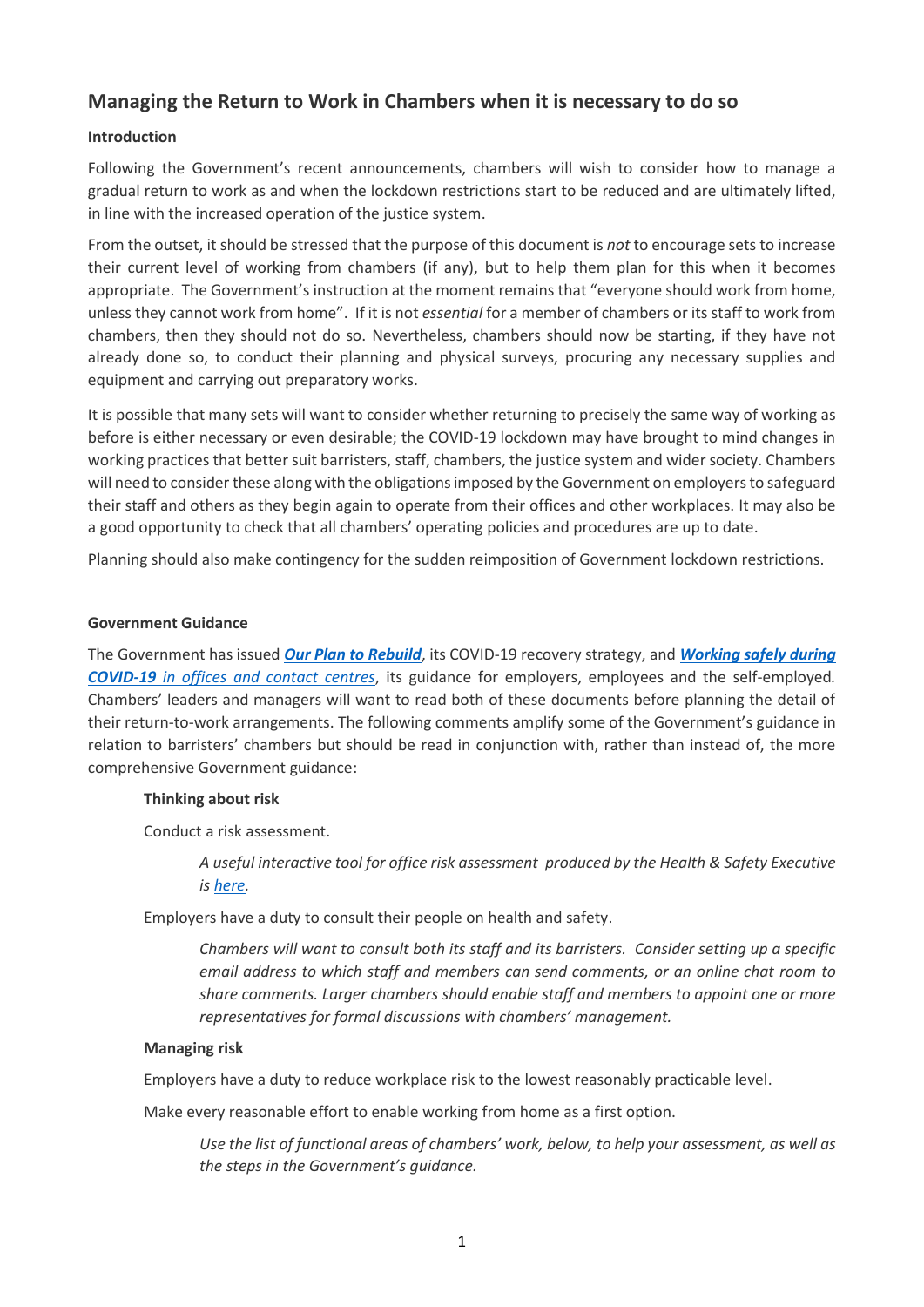Where working from home is not possible, make every reasonable effort to comply with the social distancing guidelines. *(See further, below.)*

Where the social distancing guidelines cannot be followed in full, in relation to a particular activity, consider whether that activity needs to continue for the business to operate, and if so, take all the mitigating actions possible to reduce the risk of transmission.

## **Who should go to work?**

Everyone should work from home if at all possible.

*See the steps in the Government's guidance, including those on monitoring the wellbeing of staff remaining at home and providing them with appropriate equipment for homeworking, where necessary. Also establish a process for ensuring contact with barristers working from home to monitor their wellbeing.*

*Chambers will need to ensure that they do not discriminate against any employee in the decisions they make about who should and should not return to work in chambers and who they furlough. Chambers will also need to ensure that appropriate reasonable adjustments are made for disabled workers.*

*Some staff may be reluctant to return to work in chambers. It is thought that an employee would be legally obliged to obey a reasonable instruction from their employer to attend work [\(see this note on employment law\).](https://littletonchambers.com/articles-webinars/john-bowers-qcs-employment-law-blog-disobeying-reasonable-instructions/) Chambers will, however, want to be empathetic and as accommodating as possible in their discussions with staff about their individual or collective concerns.*

## **Protecting people who are at higher risk**

*"Clinically [extremely vulnerable"](https://www.gov.uk/government/publications/guidance-on-shielding-and-protecting-extremely-vulnerable-persons-from-covid-19/guidance-on-shielding-and-protecting-extremely-vulnerable-persons-from-covid-19#who-is-clinically-extremely-vulnerable) should not currently return to work in chambers but should continue to stay at home and be "shielded".*

*Chambers should particularly note the guidance on other "clinically [vulnerable](https://www.gov.uk/government/publications/full-guidance-on-staying-at-home-and-away-from-others/full-guidance-on-staying-at-home-and-away-from-others#eel-decline)" workers. If any such person is not able to work from home, chambers will want to assess very carefully and discuss with the person the options for the "safest available on-site roles", if, indeed, any can be identified. Particular attention should also be paid to staff who live with clinically extremely vulnerable individuals.*

## **Social distancing at work**

Further to the Government's guidance under "Coming to and leaving work", "Moving around buildings", "Workplaces and Workstations", "Common Areas" and "Managing customers, visitors and contractors", Chambers will want to consider the following:

*Whatever arrangements are put in place, Chambers still need to ensure proper security of their premises and safety in the event of accident or fire, so ensure that these factors are covered in your risk assessment and plans.*

*Chambers should establish bulk supplies of cleaning and sanitising products now. The COVID-19 Working Group wants to hear from chambers which have secured high-quality sanitising products and protective equipment from reliable suppliers, in order to inform other sets. This should not, though, delay chambers from sourcing their own supplies.*

*Specify what should be cleaned, with what, how often and by whom; a method of recording when cleaning has been carried out and by whom; provide all supplies at various "cleaning stations" in each room or area.*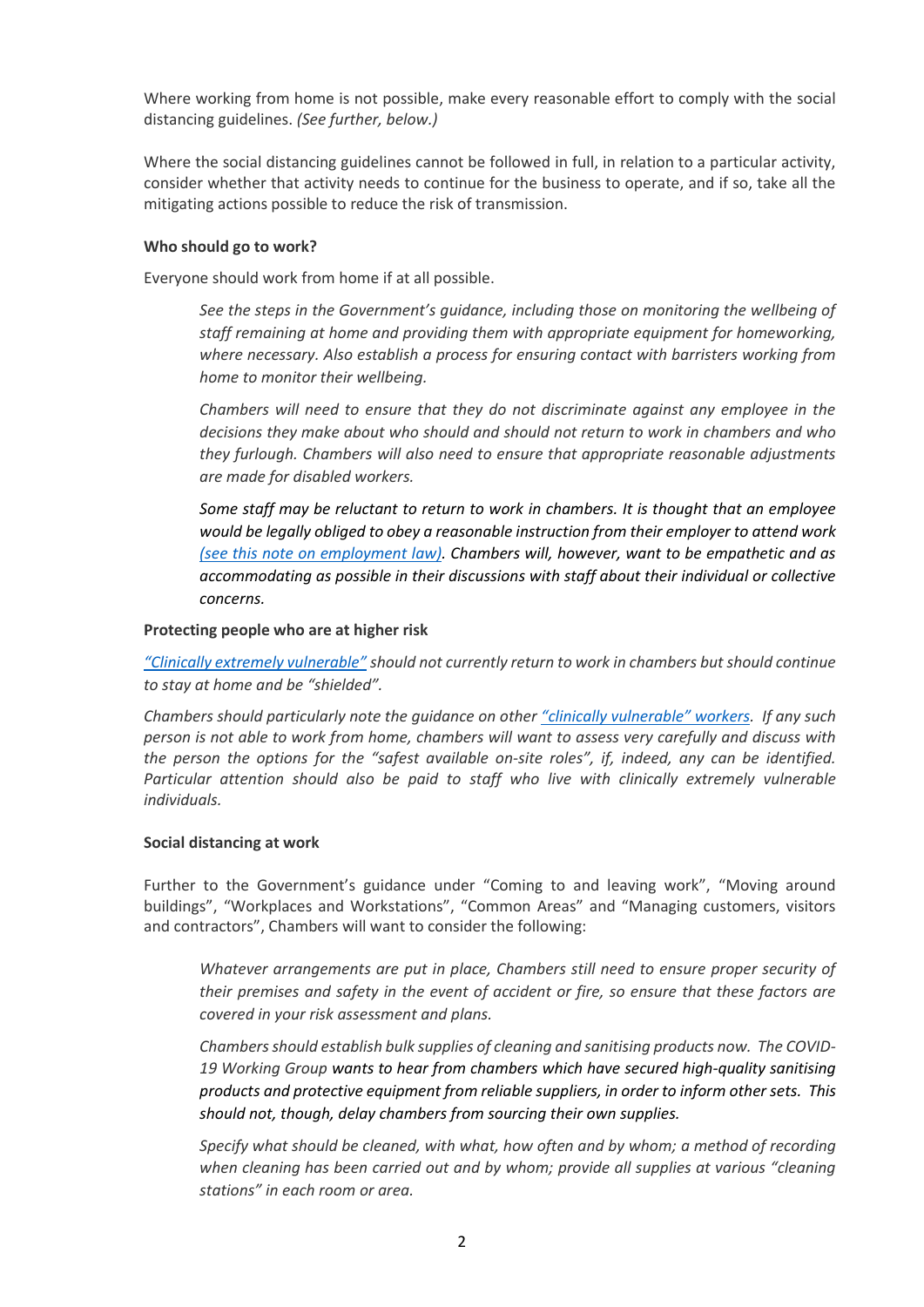*Discuss options for additional parking of cars, motorbikes and bicycles with your Inn, landlord or local authority.*

*Use teams of staff on alternate days, as many chambers had already done prior to the lockdown.*

*If it is not possible to establish separate entry and exit points, use signs to indicate priority to/over oncoming people.*

*If it is not possible to establish one-way routes in chambers, use markers or barriers to separate the flow in opposite directions, or signs to indicate "walk on the left" or priority to/over oncoming people. Also, prohibit discussions in corridors, which tend to block the passage.*

*"Traffic-control" measures will also be required outside lifts, to ensure social distancing of those waiting and those passing by.*

*If you do not have the ability to survey your working areas adequately and competently, consider commissioning a professional survey from a design company or "space-planner".*

*In order to meet the need for workers to sit two metres apart where possible and to sit side by side or back to back rather than face to face, the usual seating arrangements for individual members of staff are likely to have to be changed, and this may be a factor to consider in the allocation of staff to alternating staff teams, if this method is used. The plans will have to be revised as the working practices continue to change. Consider converting meeting rooms or currently unused members' rooms into staff offices to enable adequate distancing.*

*If using alternating clerking teams, any floor guides will need to apply to each seating arrangement.*

*Implement a "clear desk policy" to facilitate the regular cleaning and sanitising of workstations. Also, procure and distribute products and equipment for each worker for cleaning keyboards, mice and phones.*

*Appoint one or two members of staff to be responsible for handling all printing and copying, to reduce the "high-touch" risk and prevent the grouping of people around printers.*

*Chambers have a wide variety of types of tea points, kitchens and other communal areas in which drinks and food can be prepared, and each set will have to consider its measures according to its own facilities and resources. Communal areas should not be used unless social-distancing and sanitisation measures can be properly implemented and maintained. Do not use water coolers or fountains. It is strongly advised that no communal equipment for preparing food or drink is used. Consider asking staff and barristers to bring their own food, utensils, bottles of water and flasks of tea or coffee to work. Particular attention will need to be taken with waste disposal arrangements.* 

*Provide protective screens for reception staff, ensure screens have gaps to permit the passing of any essential documents; mark a line beyond which visitors should not approach the reception desk, and points on the floor for other visitors to queue.*

*Put up signs with instructions on hand washing and replace hand-dryers and towels with disposable paper towels. There are several websites with designs for free, printable signs. Laminate any paper signs so that the area can be cleaned if necessary. Particular attention will need to be paid to the frequent and regular cleaning of toilets and washrooms and the disposal and replacement of rubbish bags throughout the working day.*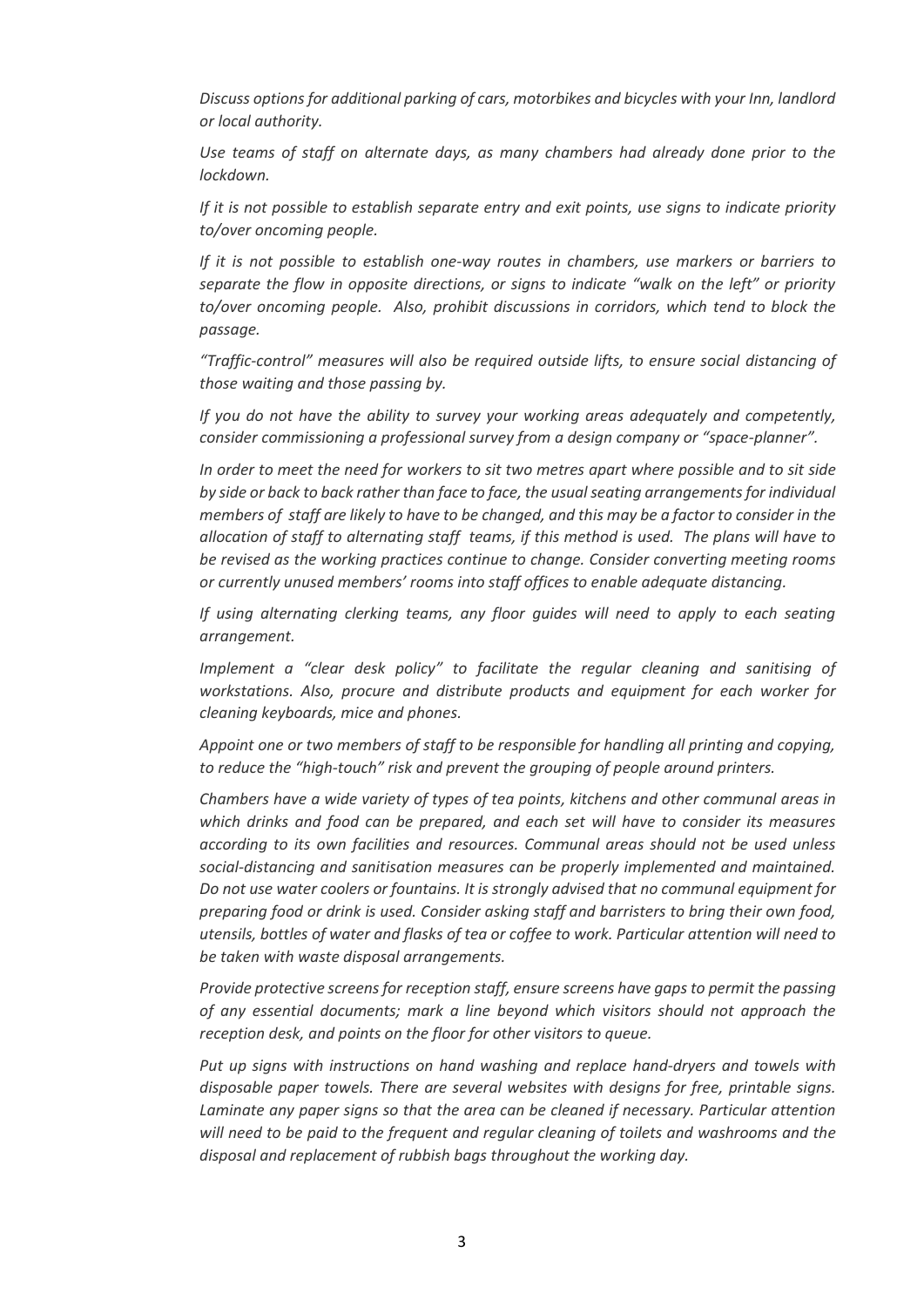## **Share the results of your risk assessment and your plan**

*Ensure that all staff and barristers can see the result of the risk assessment by publishing it on your website, intranet or document portal, or even by emailing it.*

*Prominently display in chambers the poster included in the government's guidance to confirm you have followed the guidance, once you have people on the premises.*

## **Further considerations**

Chambers will further want to consider:

Barristers should continue to work from home unless this is not possible. This will be particularly important when staff begin to return to work, as chambers will want to limit the number of people in chambers to those who absolutely need to be there. This may otherwise cause unnecessary anxiety to those who need to be in chambers and counter the protective measures that chambers has put in place. Chambers may wish to document what reasonable justifications there are for members to work in chambers and, when they do, to visit staff offices and communal areas.

The extent of work that will have to be carried out in chambers will be affected by the degree of remote participation in hearings that is continued or introduced by HMCTS, the Judiciary, arbitration authorities and in other jurisdictions, and the appetite of professional and lay clients for the increased use of remote meetings. The ability and willingness of barristers, solicitors and the Courts to operate on electronic rather than printed documents will also have an impact. Consider providing training for barristers and staff in working paper-free and preparing electronic bundles.

The re-opening of courts and the general resumption of the justice system will almost certainly be a gradual process and will probably accompany the arrangements under the extension and then removal of the furloughing scheme. Plans should therefore include a series of stages in a gradual return to working from chambers, as well as considering how chambers will address the changing furloughing provisions which, from 1 August, will include the option of some part-time working by furloughed staff.

Physical and electronic security of personnel, data, equipment and premises, and commercial confidentiality remain as important as ever and the threat of compromise through error or malicious attack often increases in crisis situations. Such threats must therefore be considered in chambers' risk assessments. It is hoped that HMCTS will be standardising applications and processes for remote participation in hearings and related conferences; the C19WG is planning to obtain an assessment of the security standards of common video-conferencing platforms for the purposes of chambers' confidential client meetings.

Which staff functions cannot be carried out remotely? What are the business advantages and disadvantages of homeworking for those that can be? Many chambers operate in slightly different ways, employing different staff with different titles to carry out the functions listed here. The following is therefore intended simply as a convenient grouping of functions in order to provide chambers' leaders with a helpful list to facilitate their planning:

Clerking:

Client relations and communications, including new business

Case allocation

Case management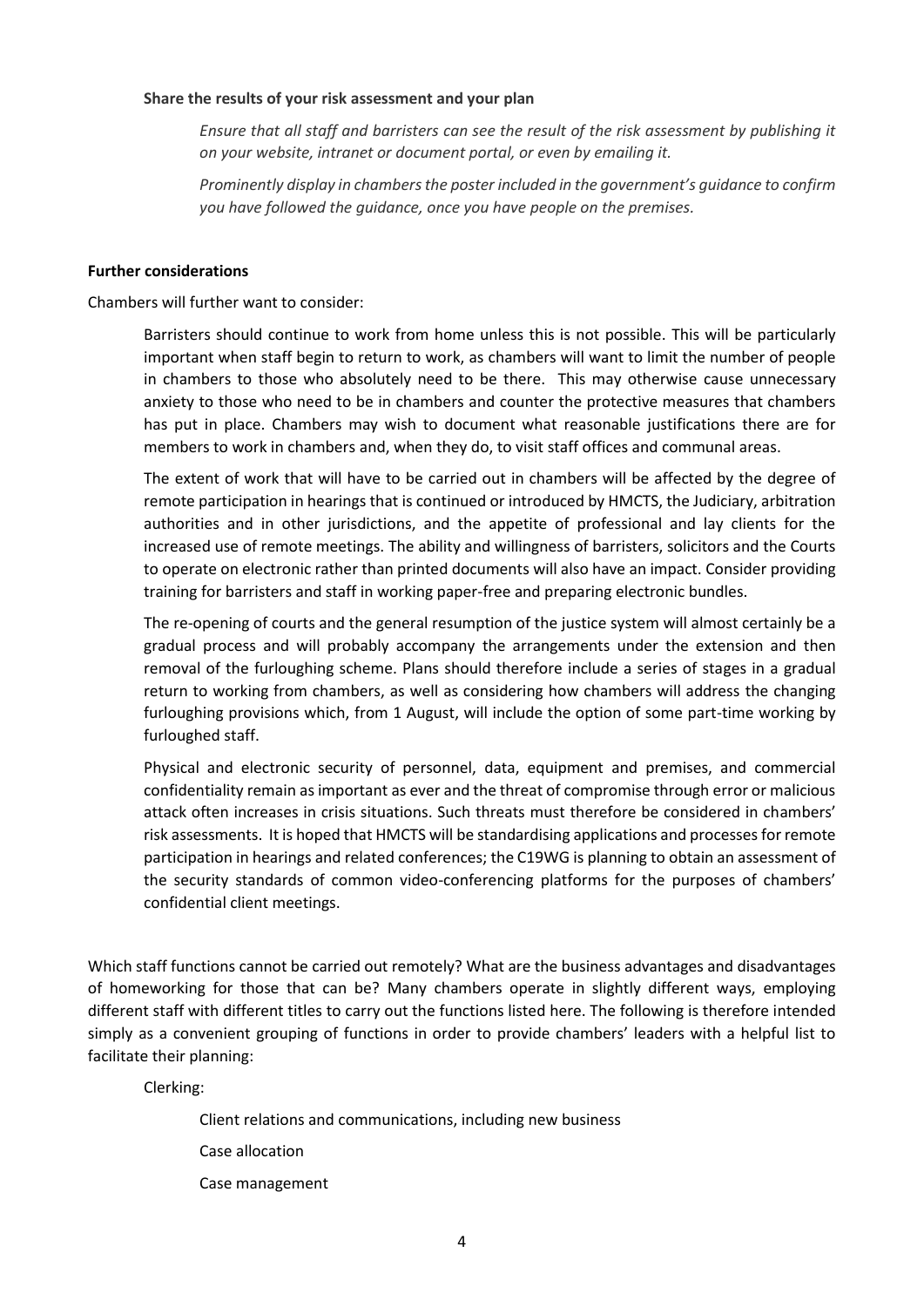Barrister relations and communications

Fee calculations, billing, collection and repayment to members

Bundling

"Court runs"

Business development:

Client relations and communications, including new business

CRM database management

Research and reporting

Marketing campaigns

Events design and management

#### Business leadership and management:

Strategic planning, including budgeting

Policy development

Regulatory compliance, across all functional areas

Representational/ambassadorial work

Routine business management and reporting, including financial management

Personnel management and leadership (applies to all line managers)

Board/committee meetings

## Reception & housekeeping:

Handling telephone calls

Managing meetings

Courier collections and deliveries

Food and drink facilities

Waiting rooms/areas

### IT:

Infrastructure and network maintenance and security

Equipment procurement and setup

"Helpdesk" and first-line support to users

## Operations/Facilities:

Mail and DX collection and deliveries

Physical security

Health & Safety, including risk assessments

Property maintenance, including cleaning and waste disposal

Managing suppliers and contractors

Human Resource and Equality & Diversity: